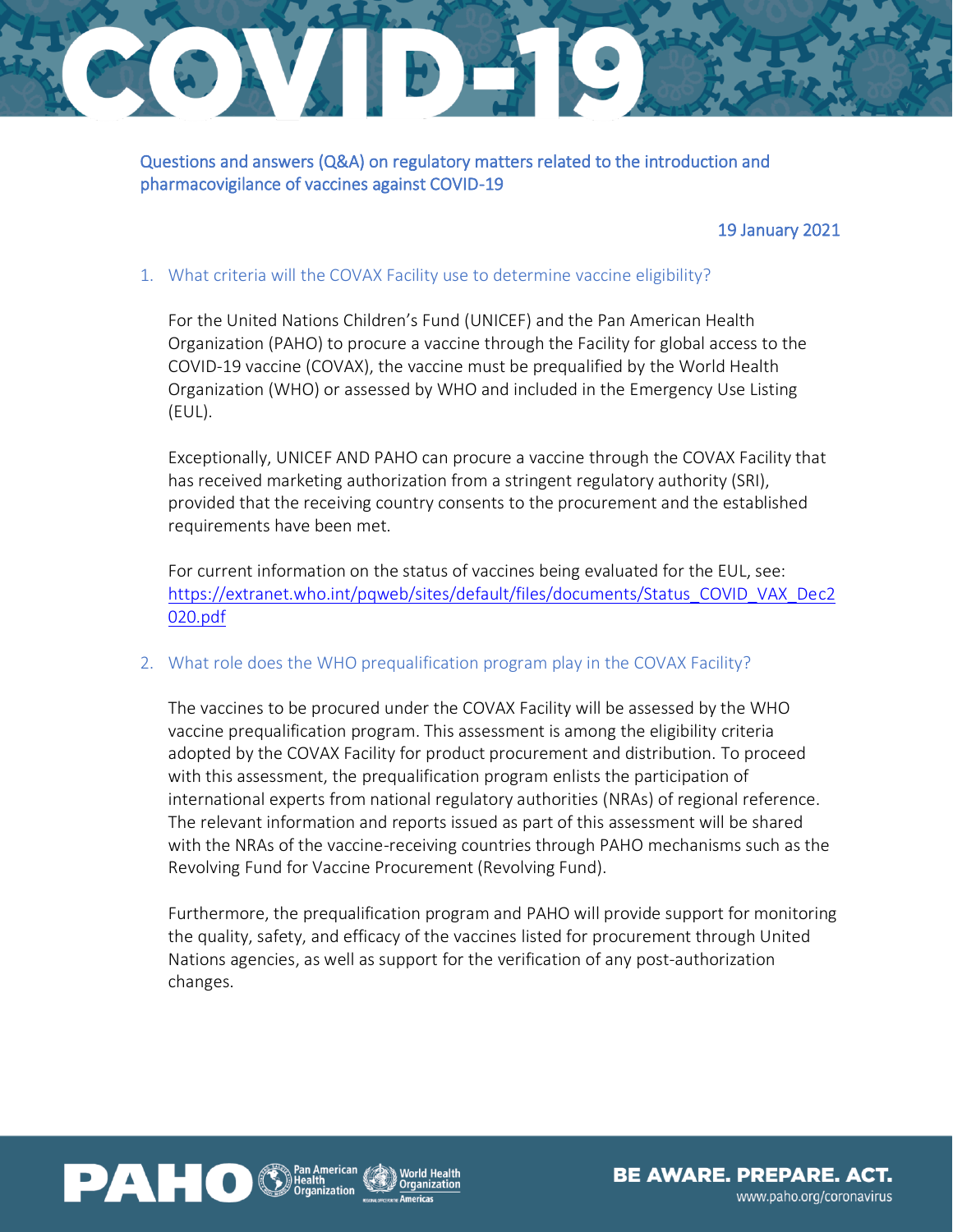3. What action will the prequalification program take with respect to a product submitted for inclusion in the EUL if a stringent regulatory authority has assessed and approved it for use?

When a product submitted for inclusion in the EUL has been assessed through other emergency mechanisms by a stringent authority that shares its information with the prequalification program, WHO has no intention of duplicating the work. It will, however, assess the suitability of the product from a global health public standpoint and may assess aspects of the quality, safety, efficacy, and performance of products on a case-bycase basis.

### 4. How do the Emergency Use Listing (EUL) and the prequalification program differ?

The EUL is a procedure for assessing unregistered vaccines, therapeutics, and in vitro diagnostics during public health emergencies with the ultimate goal of expediting the availability of these products to people who need them. Prequalification takes a relatively long time and involves an extensive review of the quality, safety, efficacy, and programmatic suitability of a vaccine. The EUL procedure differs from the WHO prequalification procedure. As mentioned, the EUL is a special procedure for unregistered products used in emergencies, when the community or the authorities may be willing to tolerate less certainty about efficacy or safety, given the morbidity or mortality of the disease and the lack or scarcity of treatment, diagnosis/detection, or prevention options.

| Prequalification (1987)                                                                                                          | Emergency Use Listing of products (2015)                                                                                         |
|----------------------------------------------------------------------------------------------------------------------------------|----------------------------------------------------------------------------------------------------------------------------------|
| Extensive review of the quality,<br>safety, efficacy, and<br>programmatic suitability of<br>vaccines for international<br>supply | Risk-benefit assessment of an essential set of<br>quality, safety, and efficacy data for use during<br>public health emergencies |
| Initial extensive review                                                                                                         | <b>Rolling review of data</b>                                                                                                    |
| Assessment performed by WHO<br>independent experts                                                                               | Assessments performed by WHO independent<br>experts in collaboration with national regulatory<br>authorities                     |

The differences between the WHO prequalification program and the EUL are summarized in Table 1.

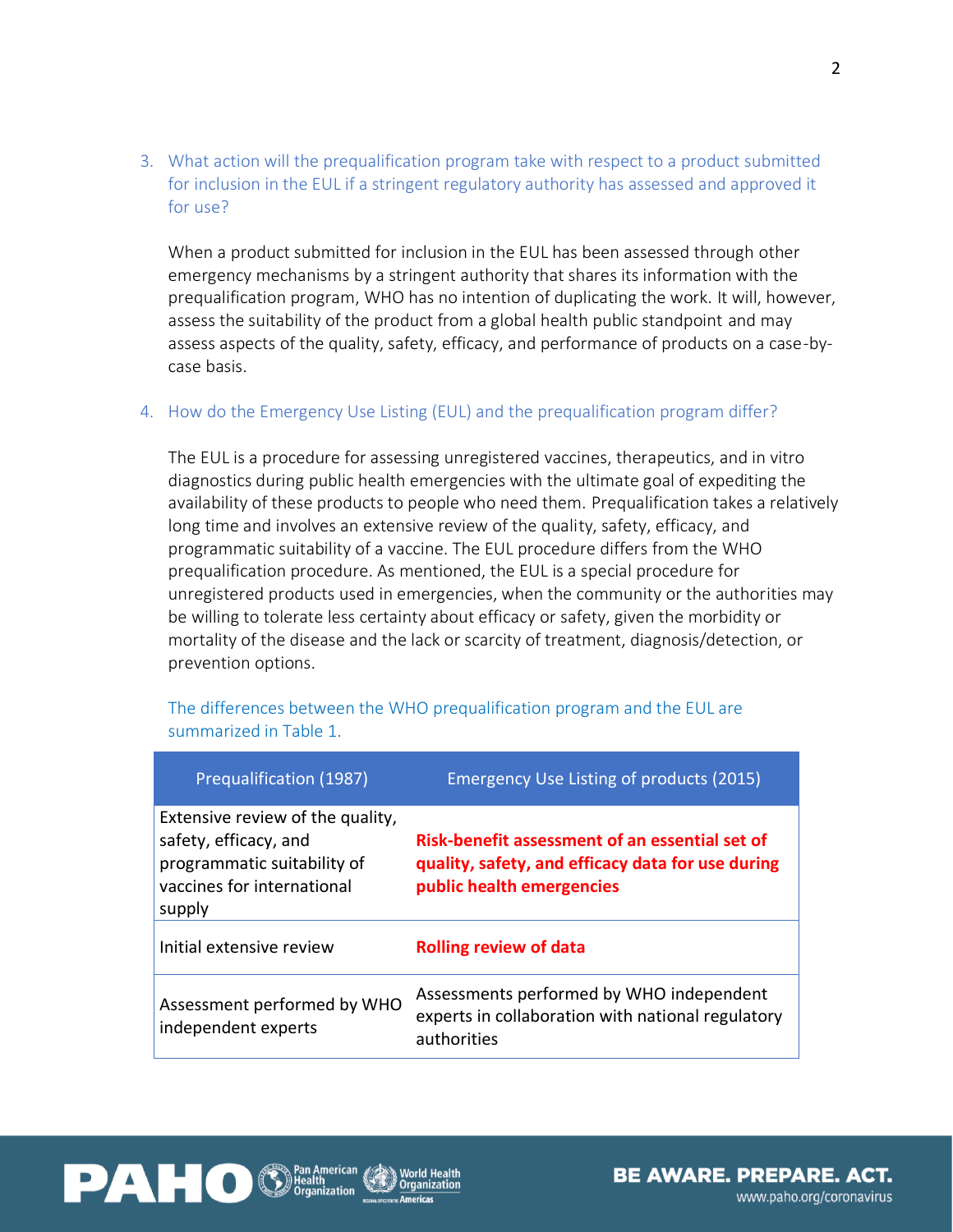| Utilization of decisions of<br>stringent regulatory authorities<br>for abbreviated procedures and<br>exhaustive review of<br>programmatic aspects by WHO | Utilization of decisions of stringent regulatory<br>authorities for abbreviated procedures and<br>exhaustive review of programmatic aspects by<br><b>WHO</b> |
|----------------------------------------------------------------------------------------------------------------------------------------------------------|--------------------------------------------------------------------------------------------------------------------------------------------------------------|
| Meetings encouraged prior to<br>submission of the request and<br>required information                                                                    | Meetings encouraged prior to submission of the<br>request and required information                                                                           |
| Post-prequalification<br>monitoring                                                                                                                      | Post-deployment monitoring of the vaccine                                                                                                                    |
| Reassessment/requalification                                                                                                                             | <b>Time-limited recommendation</b>                                                                                                                           |
|                                                                                                                                                          | <b>Process should continue for marketing</b><br>authorization/prequalification                                                                               |

References:

- World Health Organization. Coronavirus disease (COVID-19): Use of Emergency Use Listing procedure for vaccines against COVID-19 [Internet]. Geneva: WHO; s.f. [cited: 14 December 2020] Available from: [https://www.who.int/news-room/q-a](https://www.who.int/news-room/q-a-detail/coronavirus-disease-use-of-emergency-use%20listing-procedure-forvaccines-against-covid-19)[detail/coronavirus-disease-use-of-emergency-use](https://www.who.int/news-room/q-a-detail/coronavirus-disease-use-of-emergency-use%20listing-procedure-forvaccines-against-covid-19) listing-procedure-forvaccines[against-covid-19.](https://www.who.int/news-room/q-a-detail/coronavirus-disease-use-of-emergency-use%20listing-procedure-forvaccines-against-covid-19)
- World Health Organization. Product eligibility under the COVAX Facility [Internet]. Geneva: WHO; 2020 [cited: 12 January 2020]. Available from: [https://extranet.who.int/pqweb/sites/default/files/documents/Product-](https://extranet.who.int/pqweb/sites/default/files/documents/Product-Eligibility_COVAX-Facility_Dec2020_0.pdf)[Eligibility\\_COVAX-Facility\\_Dec2020\\_0.pdf.](https://extranet.who.int/pqweb/sites/default/files/documents/Product-Eligibility_COVAX-Facility_Dec2020_0.pdf)
- 5. Will PAHO purchase COVID-19 vaccines approved by national regulatory authorities of regional reference (NRAr)?

PAHO will not purchase vaccines authorized by national regulatory authorities (NRAs) of regional reference if they have not been assessed by WHO and included in the EUL. PAHO, through its Revolving Fund, is supporting the COVAX Facility and will follow the criteria it sets. Under the COVAX Facility, vaccine eligibility is restricted to products that have been approved through the WHO prequalification process or EUL procedure, and in exceptional cases, those approved by an SRA.

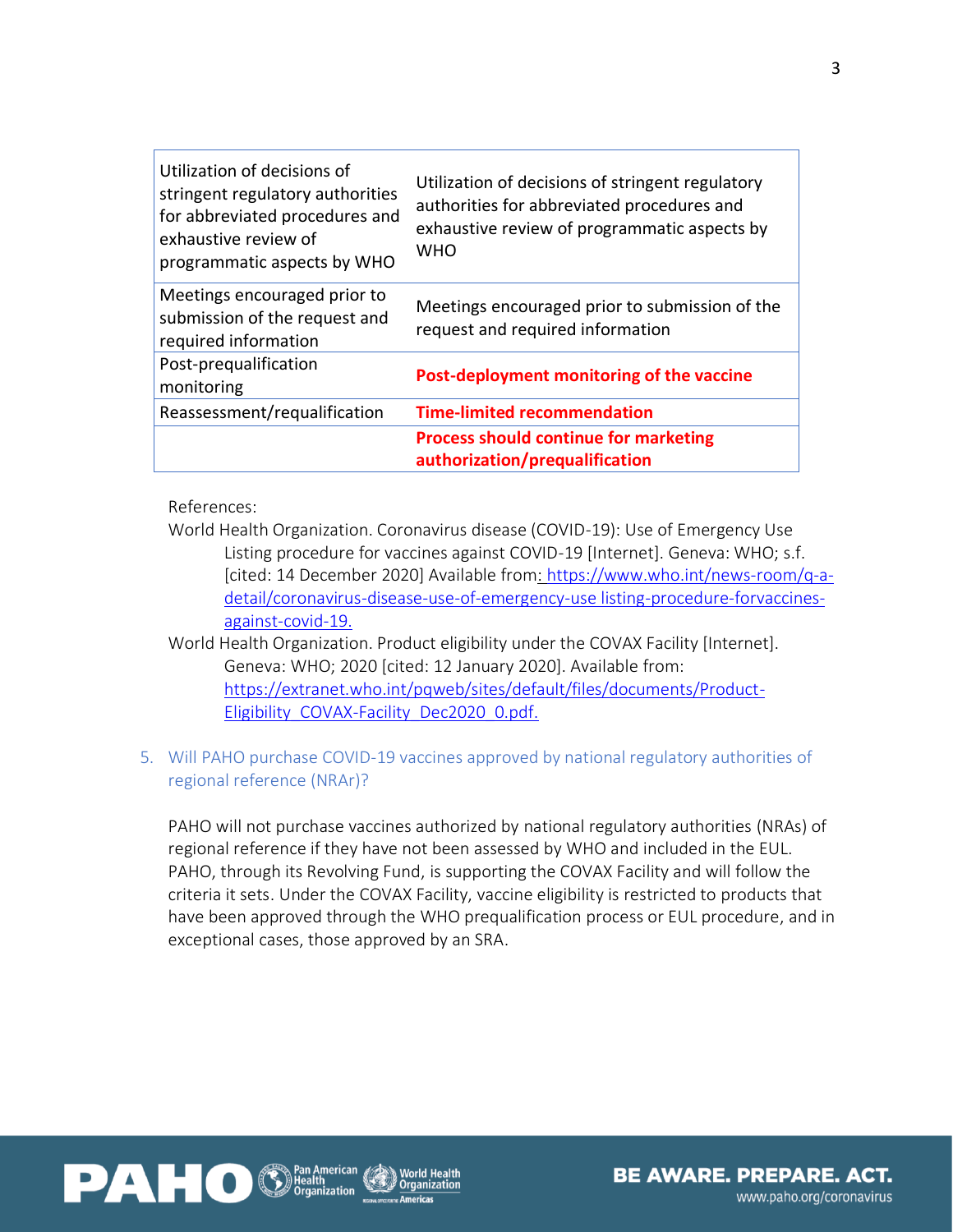6. How can national regulatory authorities verify that the vaccines they authorize for use in their national territory meet quality, safety, and efficacy standards?

The national regulatory authorities are responsible for establishing the requirements, procedures, and times when vaccine manufacturers request authorization for the introduction and use of their products at the national level.

These authorities are responsible for ensuring that both the vaccines and the facilities where they are manufactured meet the standards set for their clinical study, manufacture, distribution, and control.

PAHO/WHO recommends that the requirements follow the international recommendations established in the vaccine standards of the World Health Organization's Expert Committee on Biological Standards (ECBS) and international agencies such as the International Council for Harmonisation (ICH). These standards serve as a model for manufacturers to submit documentation to the regulatory authorities for vaccine authorization. The information is submitted on a standard form the Common Technical Document (CTD)––that must include information on quality and manufacturing, clinical and non-clinical information, and risk management plans. This information will serve as the basis for informed decision-making by NRAs to ensure the quality, safety, and efficacy of authorized vaccines.

These same recommendations are emphasized in the considerations for the assessment of COVID-19 vaccines in the Emergency Use Listing (EUL) procedure. The CTD must include information on all phases of clinical research. Completion of phases 1, 2, and 3 of clinical trials is essential to ensure vaccine effectiveness and safety. Even under emergency use authorization, a product must complete these three phases of clinical development and meet quality criteria in the production process.

References:

- World Health Organization. Considerations for evaluation of COVID-19 Vaccines for WHO EUL. Points to consider for manufacturers of COVID-19 vaccines Version 24; September 2020 [Internet]. Geneva: WHO; 2020 [cited 14: January 2020]. Available from: [WHO\\_Evaluation\\_Covid\\_Vaccine.pdf](https://www.who.int/medicines/regulation/prequalification/prequal-vaccines/WHO_Evaluation_Covid_Vaccine.pdf?ua=1)
- Center for Biologics Evaluation and Research. Guidance for Industry: ICH M4 Organization of CTD for the Registration of Pharmaceuticals for Human Use [Internet].Silver Spring: FDA; 2017. [cited: 14 January 2020]. Available from: [https://www.fda.gov/files/drugs/published/M4-Organization-of-the-Common-](https://www.fda.gov/files/drugs/published/M4-Organization-of-the-Common-Technical-Document-for-the-Registration-of-Pharmaceuticals-for-Human-Use-Guidance-for-Industry.pdf)[Technical-Document-for-the-Registration-of-Pharmaceuticals-for-Human-Use-](https://www.fda.gov/files/drugs/published/M4-Organization-of-the-Common-Technical-Document-for-the-Registration-of-Pharmaceuticals-for-Human-Use-Guidance-for-Industry.pdf)[Guidance-for-Industry.pdf](https://www.fda.gov/files/drugs/published/M4-Organization-of-the-Common-Technical-Document-for-the-Registration-of-Pharmaceuticals-for-Human-Use-Guidance-for-Industry.pdf)

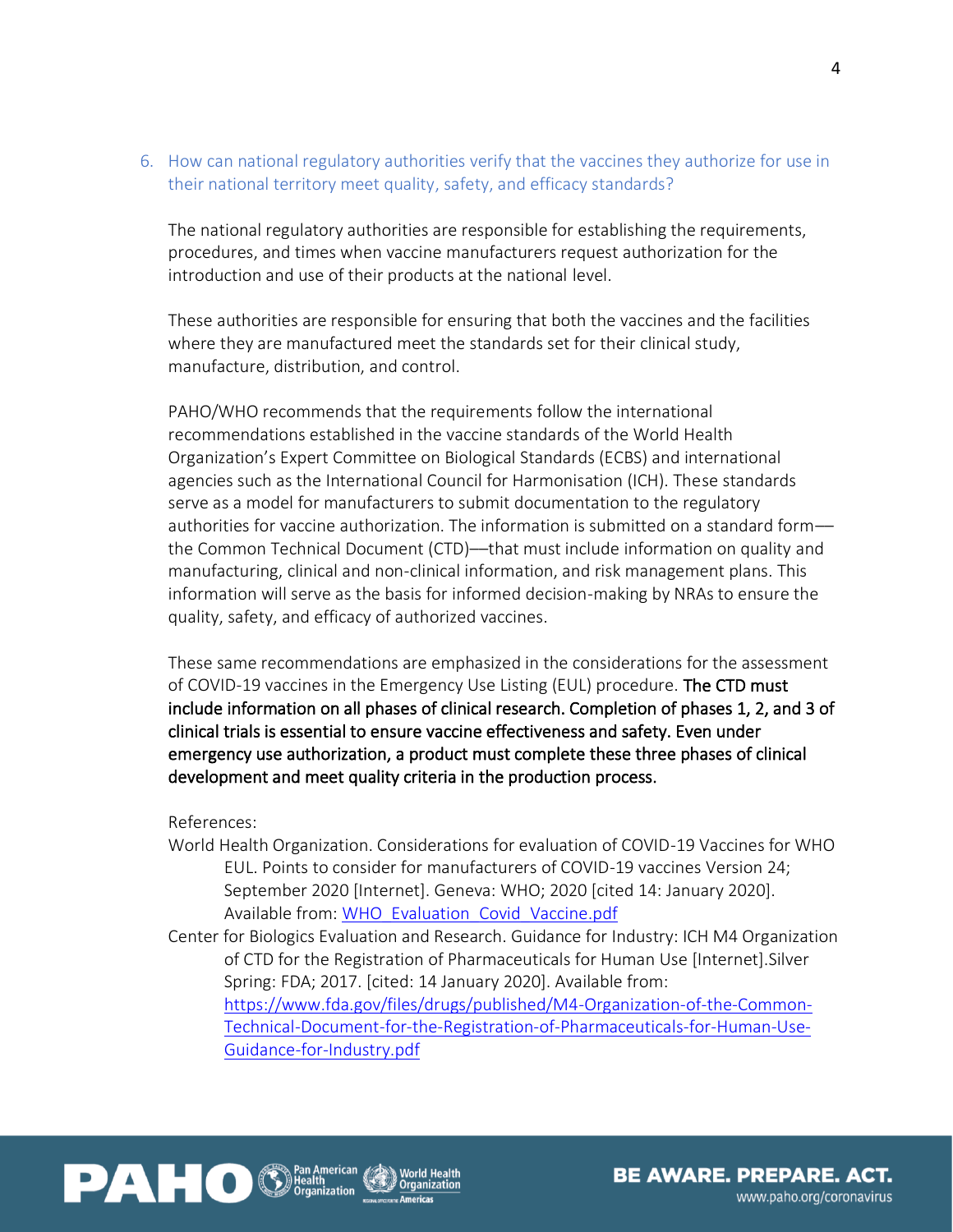- Center for Drug Evaluation and Research. Guidance for Industry: ICH M4Q: The CTD-Quality [Internet]. Rockville: FDA; 2001. [cited: 14 January 2020]. Available from: <https://www.fda.gov/media/71581/download>
- Center for Biologics Evaluation and Research. Guidance for Industry: ICH M4S: The CTD Safety [Internet]. Silver Spring: FDA; 2001. [cited: 14 January 2020]. Available from:<https://www.fda.gov/media/71628/download>
- Center for Biologics Evaluation and Research. Guidance for Industry: ICH M4E: The CTD Efficacy [Internet]. Silver Spring: FDA; 2001. [cited: 14 January 2020]. Available from:<https://www.fda.gov/media/93569/download>
- World Health Organization. Guidelines for National Authorities on Quality Assurance for Biological Products. In: WHO Expert Committee on Biological Standardization. 42nd Report [Internet]. Geneva: WHO; 1992. [cited: 14 January 2020]. Available from: [https://www.who.int/biologicals/WHO\\_TRS\\_822\\_A2.pdf?ua=1](https://www.who.int/biologicals/WHO_TRS_822_A2.pdf?ua=1)
- World Health Organization. Guidelines on clinical evaluation of vaccines: regulatory expectations. WHO Technical Report Series 924 [Internet]. Geneva: WHO; 2004. [cited: 14 January 2020]. Available from: https://www.who.int/biologicals/publications/trs/areas/vaccines/clinical\_evaluati on/035-101.pdf?ua=1
- World Health Organization. Guidelines on non-clinical evaluation of vaccines. WHO Technical Report Series 927 [Internet]. Geneva: WHO; 2005. [cited: 14 January 2020]. Available from: [https://www.who.int/biologicals/publications/trs/areas/vaccines/nonclinical\\_eval](https://www.who.int/biologicals/publications/trs/areas/vaccines/nonclinical_evaluation/ANNEX%201Nonclinical.P31-63.pdf?ua=1)\_ [uation/ANNEX%201Nonclinical.P31-63.pdf?ua=1](https://www.who.int/biologicals/publications/trs/areas/vaccines/nonclinical_evaluation/ANNEX%201Nonclinical.P31-63.pdf?ua=1)
- 7. What happens when a national regulatory authority authorizes the use of a COVID-19 vaccine?

During an emergency such as a pandemic, a regulatory authority can grant temporary authorization for an unlicensed medical product such as a vaccine for use and sale in a particular market for a stipulated time period to diagnose, treat, or prevent a specific disease. This type of authorization constitutes a legal measure and a sovereign decision that is normally granted if the known and potential benefits of a product outweigh any known and potential risks and if no alternative product is available.

Some of the PAHO Member States have signed bilateral agreements with different manufacturers to procure COVID-19 vaccines. The NRAs––not PAHO/WHO––are responsible for issuing authorizations prior to the use of any vaccines employed in their national territory and for auditing and monitoring their safety, quality, and efficacy once deployed in the country. PAHO can support the Member States in the adoption of appropriate regulatory frameworks to ensure that these procedures are implemented according to international standards.



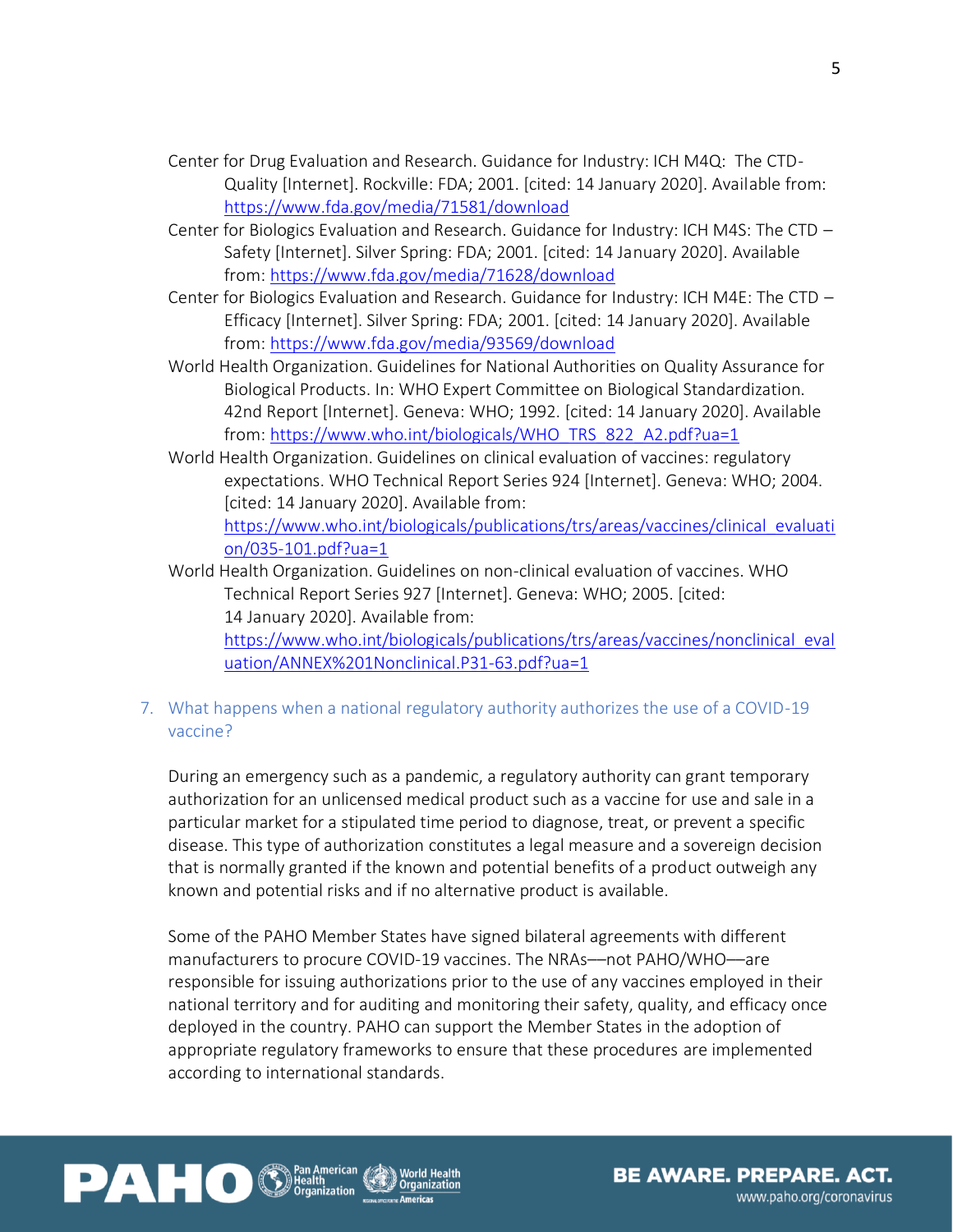In emergencies such as the COVID-19 pandemic, NRAs must define the regulatory frameworks, procedures, requirements, and timeframes for the authorization, importation, batch release, and post-authorization surveillance of the vaccines to be used. Different regulatory mechanisms are currently being used for this purpose, namely:

- Registration and marketing authorization (procedures used in normal situations);
- Emergency use authorization;
- Licensing exemption at the request of the ministries of health during pandemics, stock-outs, or the absence of national manufacturing of a needed product;

In all these cases, the vaccine provider has sole responsibility for submitting the information that the NRA has deemed necessary for this purpose.

SRAs have regulatory frameworks for these three mechanisms. In the case of emergency use authorizations, authorization can be granted on the basis of limited quality, safety, and efficacy data, allowing the manufacturer to submit the data as it is generated, based on a risk-benefit assessment and risk management plans governing emergency use authorizations. However, procedures and decision-making of this kind entail important considerations and responsibilities for NRAs, namely:

- 1. Emergency approval can include one or more special conditions for vaccine use: authorization only during the emergency, use of a product only by certain institutions, use of a product only for certain high-risk groups, and special conditions for post-authorization safety reporting.
- 2. When this approval is based on the decision of other regulatory entities, we suggest that the principles promoted by WHO and PAHO concerning good regulatory practices be applied, as well as the general principles for recognition of the regulatory decisions of other jurisdictions. Consideration should be given to establishing systems to monitor the use of products approved in this manner.

## References:

- Pan American Health Organization. Regulatory Reliance Principles: concept note and recommendations. Ninth Conference of the Pan American Network for Durg Regulatory Harmonization (PANDRH). (San Salvador, 24-26 October 2018). Washington, D.C.: PAHO; 2019 [cited: 14 December 2020]. Available from: [https://iris.paho.org/bitstream/handle/10665.2/51549/PAHOHSS19003\\_eng.pdf?](https://iris.paho.org/bitstream/handle/10665.2/51549/PAHOHSS19003_eng.pdf?sequence=1&isAllowed=y) [sequence=1&isAllowed=y.](https://iris.paho.org/bitstream/handle/10665.2/51549/PAHOHSS19003_eng.pdf?sequence=1&isAllowed=y)
- Pan American Health Organization. Reliance for Emergency Use Authorization of Medicines and Other Health Technologies in a Pandemic (e.g. COVID-19). [Internet]. Washington, D.C.; PAHO; 2020 [cited: 14 December 2020]. Available from: [https://iris.paho.org/handle/10665.2/52027.](https://iris.paho.org/handle/10665.2/52027)



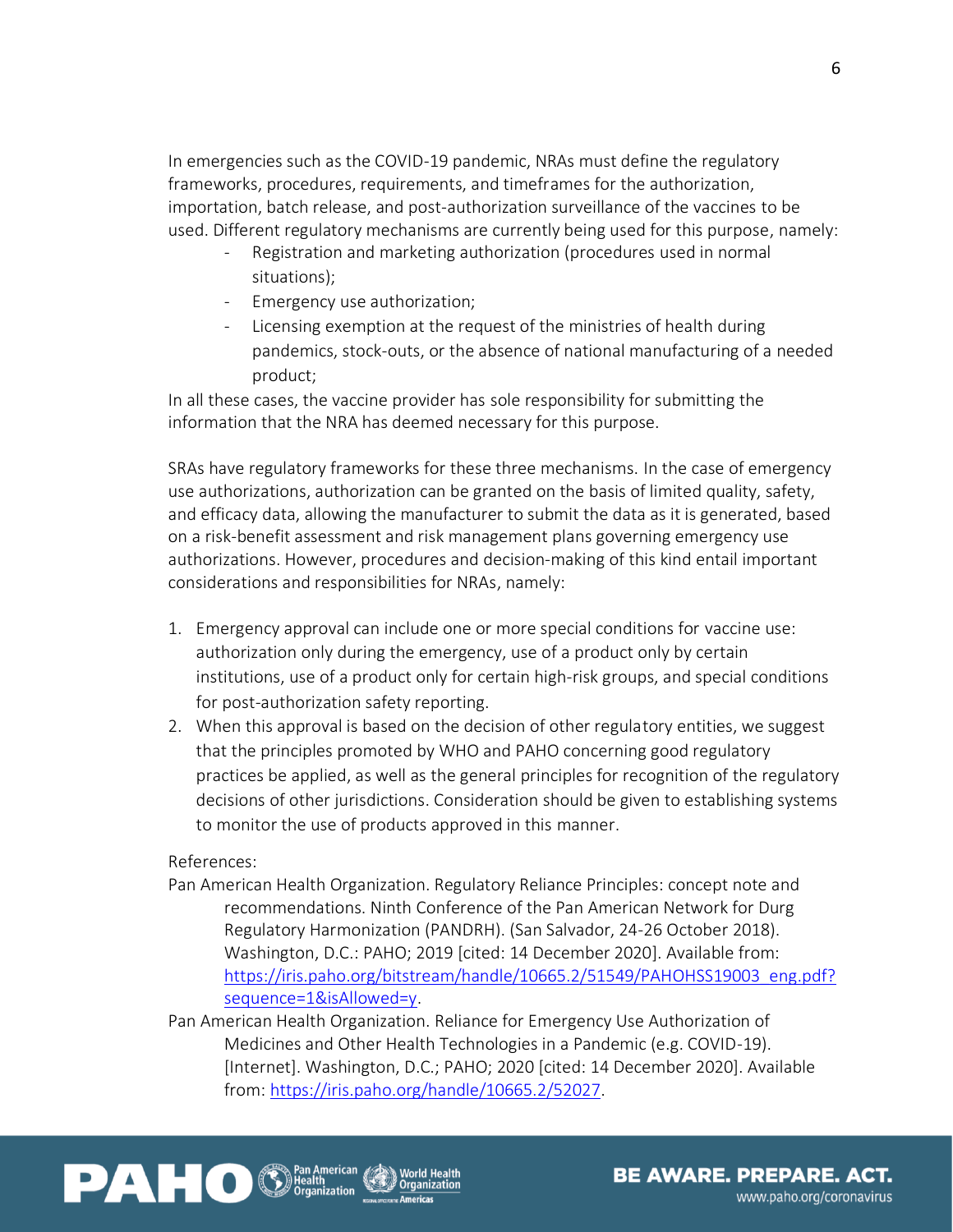Pan American Health Organization. Post-authorization Surveillance of Medical Products during a Pandemic Emergency. Washington, D.C.; PAHO; 2020 [cited: 14 December 2020]. Available from: [https://iris.paho.org/bitstream/handle/10665.2/52578/PAHOHSSMTCOVID-](https://iris.paho.org/bitstream/handle/10665.2/52578/PAHOHSSMTCOVID-19200026_eng.pdf?sequence=1&isAllowed=y)19200026 eng.pdf?sequence=1&isAllowed=y.

# 8. What support will PAHO provide to national regulatory authorities for the regulation and control of COVID-19 vaccines?

PAHO will provide countries with ample support to guarantee the quality, safety, and efficacy of COVID-19 vaccines. For products procured through COVAX and the PAHO Revolving Fund, PAHO intends to:

- Facilitate mechanisms for the exchange of information about the products included in the prequalification program and EUL.
- Assure quality, based on the documentation submitted by producers as part of the tender process.
- Support the investigation of reports of deviations in quality, temperature, and the safety and efficacy of vaccines procured through the COVAX Facility and issue the pertinent recommendations.
- Support post-deployment surveillance activities for COVID-19 vaccines (pharmacovigilance).
- Support market surveillance and control, especially for the prevention, detection, and response to unregulated, substandard, or falsified products.
- Promote the sharing of experiences among NRAs at the regional level.

In the case of products procured bilaterally by the countries, PAHO can provide support for the establishment of stringent expeditious procedures to the enable countries to assess the quality, safety, and efficacy of vaccines.

# 9. What are the role and commitments of national regulatory authorities in post-marketing surveillance and pharmacovigilance of COVID-19 vaccines, particularly if they use the COVAX Facility?

Under the COVAX initiative and the EUL and prequalification procedures, manufacturers must submit vaccine safety monitoring and risk management plans and keep the NRAs apprised of these aspects. In any case, NRAs must have structures, procedures, and trained human resources, coordinating with the Expanded Program on Immunization to implement the pharmacovigilance plan; this will enable them to update the risk-benefit ratio and adopt the appropriate regulatory measures to optimize it.



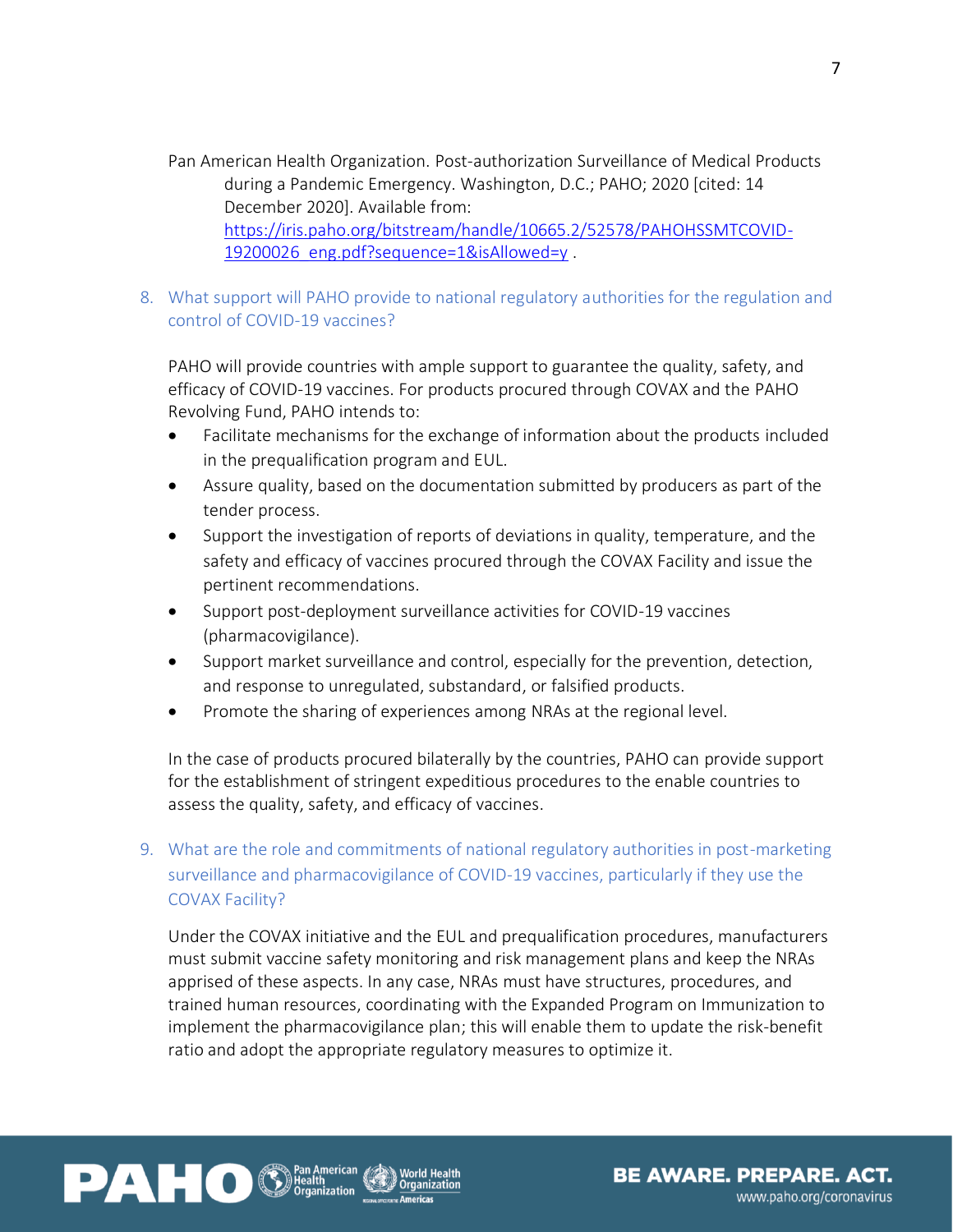As mentioned, to perform this function, it is important to receive current information from the manufacturer and other regulatory authorities, and to have procedures and strategies for assessing adverse events following immunization (AEFI) or other problems occurring with the vaccine.

According to WHO recommendations, local authorities should keep a record of the distribution of product lots, implement the national post-marketing surveillance plan, update the emergency use authorization as more information is received from manufacturers on the complete product life cycle (for example, reports with periodic updates on safety and variations), and continue reviewing the status of the authority's emergency use authorization. The WHO *COVID-19 Vaccines: Safety Surveillance Manual* includes recommended activities for AEFI surveillance, regardless of capacities. Moreover, PAHO has developed guidelines for post-authorization surveillance of medical products during a pandemic emergency.

With regard to the detection, prevention, and response to the appearance of substandard or falsified vaccines on the market, strategies and measures will be proposed for each component, with risk-based prioritization based on local and international experiences.

Regional networks of focal points for pharmacovigilance and falsified medical products, as well as the WHO Rapid Alert System, are tools that support the exchange of dynamic information and facilitate country decision-making in these domains.

References:

Pan American Health Organization. Reliance for Emergency Use Authorization of Medicines and Other Health Technologies in a Pandemic (e.g. COVID-19). [Internet]. Washington, D.C.; PAHO; 2020 [cited: 14 December 2020]. Available from: [https://iris.paho.org/handle/10665.2/52027.](https://iris.paho.org/handle/10665.2/52027)

Pan American Health Organization. Post-authorization Surveillance of Medical Products during a Pandemic Emergency. Washington, D.C.; PAHO; 2020 [cited: 14 December 2020]. Available from: [https://iris.paho.org/bitstream/handle/10665.2/52578/PAHOHSSMTCOVID-](https://iris.paho.org/bitstream/handle/10665.2/52578/PAHOHSSMTCOVID-19200026_eng.pdf?sequence=1&isAllowed=y)

19200026 eng.pdf?sequence=1&isAllowed=y.

World Health Organization. COVID-19 Vaccines: Safety Surveillance Manual. Module: Establishing surveillance systems in countries using COVID-19 vaccines. pp. 39-78. [Internet]. Geneva: WHO; 2020 [cited: 14 December 2020]. Available from: [https://apps.who.int/iris/bitstream/handle/10665/338400/9789240018280](https://apps.who.int/iris/bitstream/handle/10665/338400/9789240018280-eng.pdf?sequence=1&isAllowed=y) [eng.pdf?sequence=1&isAllowed=y](https://apps.who.int/iris/bitstream/handle/10665/338400/9789240018280-eng.pdf?sequence=1&isAllowed=y)



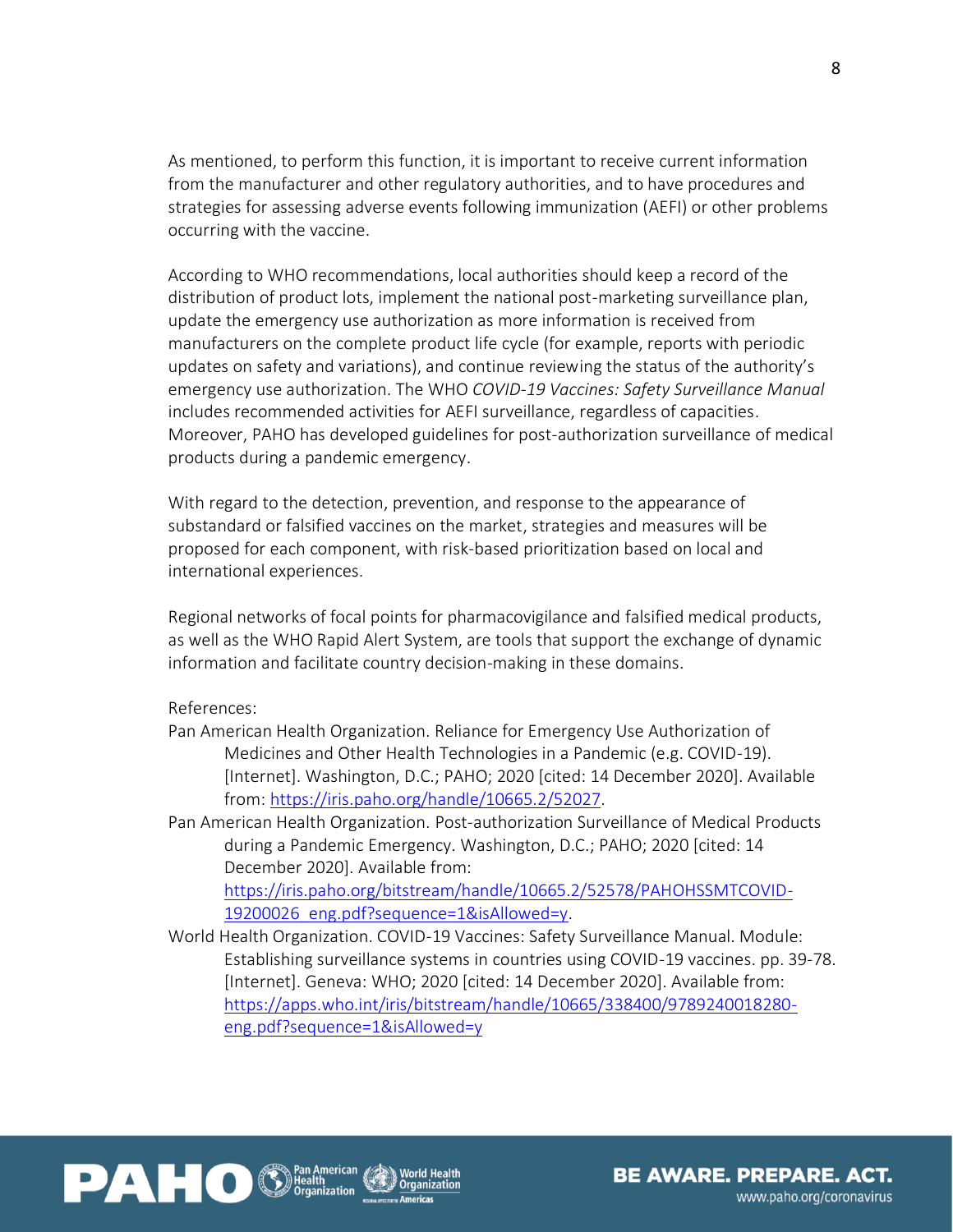## 10. What impact do regulatory readiness and import authorization and importation procedures have on the availability of vaccines through COVAX?

Regulatory readiness is key to a rapid response when an emergency is declared. Readiness activities are essential for minimizing the time it takes to reach a final decision on the potential inclusion of products and the consequent importation and national deployment procedures. Delays in regulatory readiness will affect a product's availability. COVAX requires the existence of a national readiness plan. Local procedures should guarantee an accelerated approval process, the granting of import permits within 5 days, and the prevention of duplication in batch releases, applying general principles for recognition of the regulatory decisions of other jurisdictions. In addition, post-deployment activities should ensure adequate pharmacovigilance based on risk management plans.

#### References:

World Health Organization. Guidance on developing a national deployment and vaccination plan for COVID-19 vaccines. Geneva: WHO; 2020 (cited: 14 December 2020]. Available from: [Guidance on developing a national](https://www.who.int/publications/i/item/WHO-2019-nCoV-Vaccine_deployment-2020.1) deployment and [vaccination plan for COVID-19 vaccines \(who.int\)](https://www.who.int/publications/i/item/WHO-2019-nCoV-Vaccine_deployment-2020.1).

World Health Organization. COVID-19 vaccine introduction readiness assessment tool. Geneva: WHO; 2020 [cited: 14 December 2020]. Available from: [https://www.who.int/publications/i/item/WHO-2019-nCoV-Vaccine-introduction-](https://www.who.int/publications/i/item/WHO-2019-nCoV-Vaccine-introduction-RA-Tool-2020.1)[RA-Tool-2020.1.](https://www.who.int/publications/i/item/WHO-2019-nCoV-Vaccine-introduction-RA-Tool-2020.1)

## 11. How does PAHO intend to support the introduction of vaccines in countries with limited regulatory capacity?

PAHO supports countries that may lack the ability to develop stringent streamlined procedures for exhaustive regulatory assessment of the records so that they can adopt procedures based on WHO (EUL /prequalification) or SRA decisions. In conjunction with the WHO vaccine prequalification program, PAHO will facilitate access to the assessment reports published as part of EUL/prequalification procedures.

Based on the risk management plans provided by the manufacturers and taking the national context and national plans into account, PAHO will support monitoring following approval and the safety and efficacy assessment.